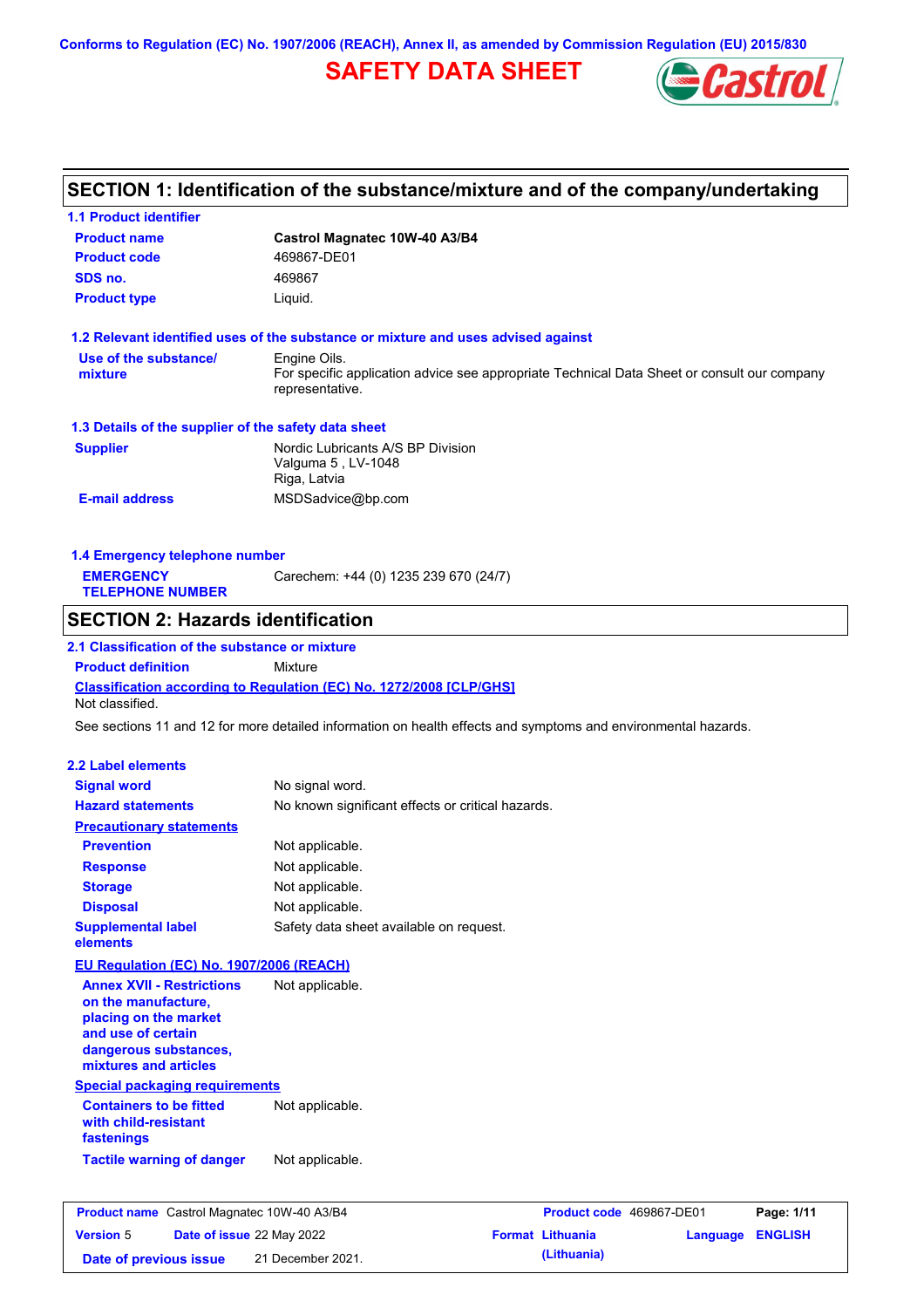## **SECTION 2: Hazards identification**

| 2.3 Other hazards                                                                                                        |                                                                                                                                                                                                                          |
|--------------------------------------------------------------------------------------------------------------------------|--------------------------------------------------------------------------------------------------------------------------------------------------------------------------------------------------------------------------|
| <b>Results of PBT and vPvB</b><br>assessment                                                                             | Product does not meet the criteria for PBT or vPvB according to Regulation (EC) No. 1907/2006,<br>Annex XIII.                                                                                                            |
| <b>Product meets the criteria</b><br>for PBT or vPvB according<br>to Regulation (EC) No.<br><b>1907/2006, Annex XIII</b> | This mixture does not contain any substances that are assessed to be a PBT or a vPvB.                                                                                                                                    |
| Other hazards which do<br>not result in classification                                                                   | Defatting to the skin.<br>USED ENGINE OILS<br>Used engine oil may contain hazardous components which have the potential to cause skin<br>cancer.<br>See Toxicological Information, section 11 of this Safety Data Sheet. |

Experimental data on one or more of the components has been used to determine all or part of the hazard classification of this product.

### **SECTION 3: Composition/information on ingredients**

#### **3.2 Mixtures**

Highly refined base oil (IP 346 DMSO extract < 3%). Proprietary performance additives. **Mixture Product definition**

| <b>Product/ingredient</b><br>name                                                             | <b>Identifiers</b>                                                                                       | $\%$ | <b>Regulation (EC) No.</b><br>1272/2008 [CLP]                      | <b>Type</b> |
|-----------------------------------------------------------------------------------------------|----------------------------------------------------------------------------------------------------------|------|--------------------------------------------------------------------|-------------|
| Distillates (petroleum), hydrotreated<br>heavy paraffinic                                     | REACH #: 01-2119484627-25 $\ge$ 75 - $\le$ 90<br>EC: 265-157-1<br>CAS: 64742-54-7<br>Index: 649-467-00-8 |      | Not classified.                                                    | $[2]$       |
| Distillates (petroleum), solvent-<br>dewaxed heavy paraffinic                                 | REACH #: 01-2119471299-27<br>EC: 265-169-7<br>CAS: 64742-65-0<br>Index: 649-474-00-6                     | ≤10  | Not classified.                                                    | $[2]$       |
| Distillates (petroleum), hydrotreated<br>heavy paraffinic                                     | REACH #: 01-2119484627-25 ≤5<br>$EC: 265-157-1$<br>CAS: 64742-54-7<br>Index: 649-467-00-8                |      | Asp. Tox. 1, H304                                                  | [1] [2]     |
| Phosphorodithioic acid, mixed O,O-bis<br>(1,3-dimethylbutyl and iso-Pr) esters,<br>zinc salts | REACH #: 01-2119493626-26 ≤3<br>EC: 283-392-8<br>CAS: 84605-29-8                                         |      | Skin Irrit. 2, H315<br>Eye Dam. 1, H318<br>Aquatic Chronic 2, H411 | $[1]$       |

**See Section 16 for the full text of the H statements declared above.**

### **Type**

[1] Substance classified with a health or environmental hazard

[2] Substance with a workplace exposure limit

[3] Substance meets the criteria for PBT according to Regulation (EC) No. 1907/2006, Annex XIII

[4] Substance meets the criteria for vPvB according to Regulation (EC) No. 1907/2006, Annex XIII

[5] Substance of equivalent concern

[6] Additional disclosure due to company policy

Occupational exposure limits, if available, are listed in Section 8.

#### Do not induce vomiting unless directed to do so by medical personnel. Get medical attention if symptoms occur. In case of contact, immediately flush eyes with plenty of water for at least 15 minutes. Eyelids should be held away from the eyeball to ensure thorough rinsing. Check for and remove any contact lenses. Get medical attention. **4.1 Description of first aid measures** If inhaled, remove to fresh air. In case of inhalation of decomposition products in a fire, symptoms may be delayed. The exposed person may need to be kept under medical surveillance for 48 hours. Get medical attention if symptoms occur. **Ingestion Inhalation Eye contact SECTION 4: First aid measures Skin contact** Wash skin thoroughly with soap and water or use recognised skin cleanser. Remove contaminated clothing and shoes. Wash clothing before reuse. Clean shoes thoroughly before reuse. Get medical attention if irritation develops.

|                        | <b>Product name</b> Castrol Magnatec 10W-40 A3/B4 | <b>Product code</b> 469867-DE01 |          | Page: 2/11     |
|------------------------|---------------------------------------------------|---------------------------------|----------|----------------|
| <b>Version 5</b>       | <b>Date of issue 22 May 2022</b>                  | <b>Format Lithuania</b>         | Language | <b>ENGLISH</b> |
| Date of previous issue | 21 December 2021.                                 | (Lithuania)                     |          |                |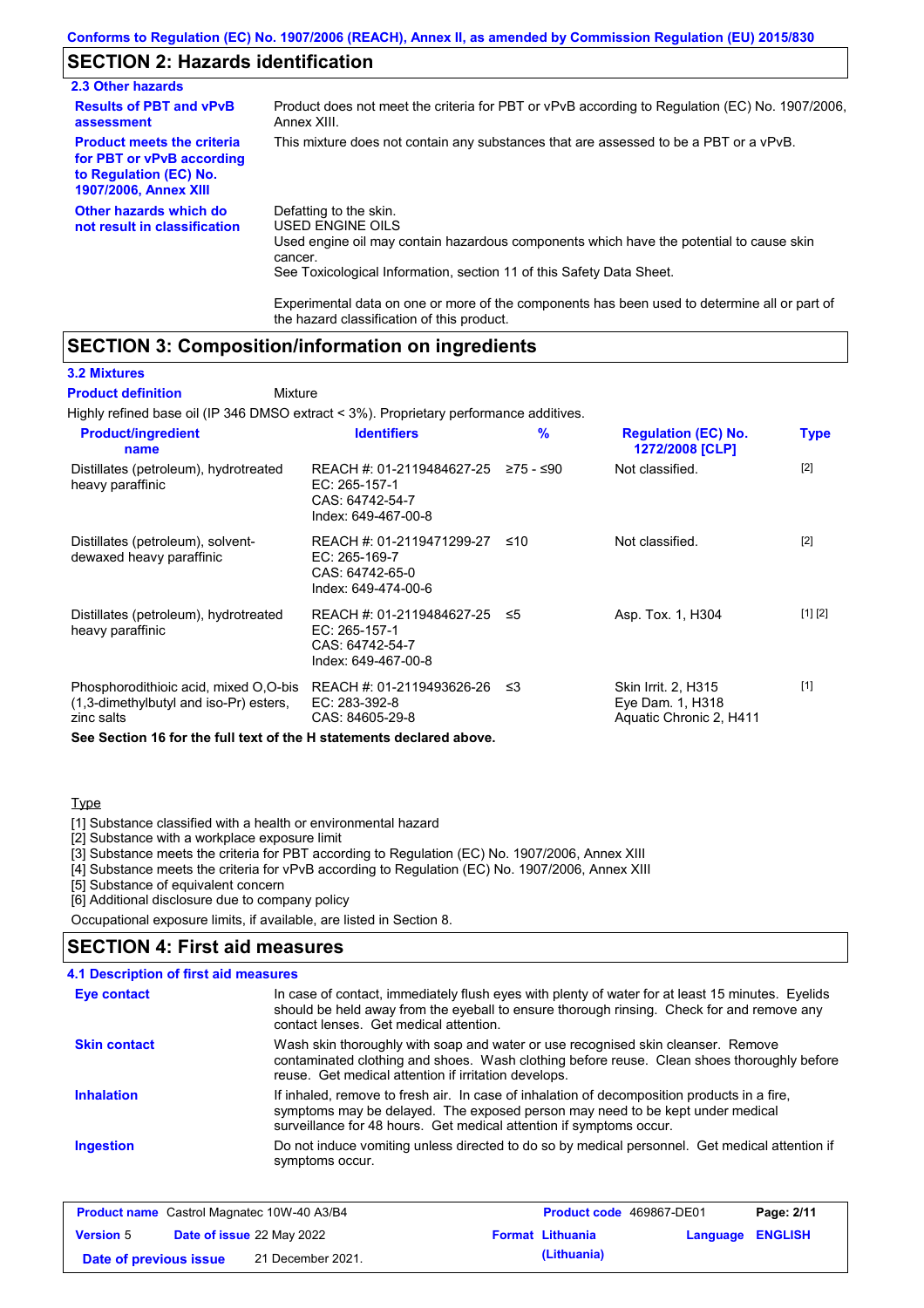|                                                           | Conforms to Regulation (EC) No. 1907/2006 (REACH), Annex II, as amended by Commission Regulation (EU) 2015/830                                                                                                                                                                                                                                                    |
|-----------------------------------------------------------|-------------------------------------------------------------------------------------------------------------------------------------------------------------------------------------------------------------------------------------------------------------------------------------------------------------------------------------------------------------------|
| <b>SECTION 4: First aid measures</b>                      |                                                                                                                                                                                                                                                                                                                                                                   |
| <b>Protection of first-aiders</b>                         | No action shall be taken involving any personal risk or without suitable training. It may be<br>dangerous to the person providing aid to give mouth-to-mouth resuscitation.                                                                                                                                                                                       |
|                                                           | 4.2 Most important symptoms and effects, both acute and delayed                                                                                                                                                                                                                                                                                                   |
|                                                           | See Section 11 for more detailed information on health effects and symptoms.                                                                                                                                                                                                                                                                                      |
| <b>Potential acute health effects</b>                     |                                                                                                                                                                                                                                                                                                                                                                   |
| <b>Inhalation</b>                                         | Exposure to decomposition products may cause a health hazard. Serious effects may be<br>delayed following exposure.                                                                                                                                                                                                                                               |
| <b>Ingestion</b>                                          | No known significant effects or critical hazards.                                                                                                                                                                                                                                                                                                                 |
| <b>Skin contact</b>                                       | Defatting to the skin. May cause skin dryness and irritation.                                                                                                                                                                                                                                                                                                     |
| <b>Eye contact</b>                                        | Not classified as an eye irritant. Based on data available for this or related materials.                                                                                                                                                                                                                                                                         |
|                                                           | Delayed and immediate effects as well as chronic effects from short and long-term exposure                                                                                                                                                                                                                                                                        |
| <b>Inhalation</b>                                         | Overexposure to the inhalation of airborne droplets or aerosols may cause irritation of the<br>respiratory tract.                                                                                                                                                                                                                                                 |
| <b>Ingestion</b>                                          | Ingestion of large quantities may cause nausea and diarrhoea.                                                                                                                                                                                                                                                                                                     |
| <b>Skin contact</b>                                       | Prolonged or repeated contact can defat the skin and lead to irritation and/or dermatitis.                                                                                                                                                                                                                                                                        |
| <b>Eye contact</b>                                        | Potential risk of transient stinging or redness if accidental eye contact occurs.                                                                                                                                                                                                                                                                                 |
|                                                           | 4.3 Indication of any immediate medical attention and special treatment needed                                                                                                                                                                                                                                                                                    |
| <b>Notes to physician</b>                                 | Treatment should in general be symptomatic and directed to relieving any effects.<br>In case of inhalation of decomposition products in a fire, symptoms may be delayed.<br>The exposed person may need to be kept under medical surveillance for 48 hours.                                                                                                       |
| <b>SECTION 5: Firefighting measures</b>                   |                                                                                                                                                                                                                                                                                                                                                                   |
| 5.1 Extinguishing media                                   |                                                                                                                                                                                                                                                                                                                                                                   |
| <b>Suitable extinguishing</b><br>media                    | In case of fire, use foam, dry chemical or carbon dioxide extinguisher or spray.                                                                                                                                                                                                                                                                                  |
| <b>Unsuitable extinguishing</b><br>media                  | Do not use water jet. The use of a water jet may cause the fire to spread by splashing the<br>burning product.                                                                                                                                                                                                                                                    |
| 5.2 Special hazards arising from the substance or mixture |                                                                                                                                                                                                                                                                                                                                                                   |
| <b>Hazards from the</b><br>substance or mixture           | In a fire or if heated, a pressure increase will occur and the container may burst.                                                                                                                                                                                                                                                                               |
| <b>Hazardous combustion</b><br>products                   | Combustion products may include the following:<br>carbon oxides (CO, CO <sub>2</sub> ) (carbon monoxide, carbon dioxide)<br>nitrogen oxides (NO, NO <sub>2</sub> etc.)                                                                                                                                                                                            |
| <b>5.3 Advice for firefighters</b>                        |                                                                                                                                                                                                                                                                                                                                                                   |
| <b>Special precautions for</b><br>fire-fighters           | No action shall be taken involving any personal risk or without suitable training. Promptly<br>isolate the scene by removing all persons from the vicinity of the incident if there is a fire.                                                                                                                                                                    |
| <b>Special protective</b><br>equipment for fire-fighters  | Fire-fighters should wear appropriate protective equipment and self-contained breathing<br>apparatus (SCBA) with a full face-piece operated in positive pressure mode. Clothing for fire-<br>fighters (including helmets, protective boots and gloves) conforming to European standard EN<br>469 will provide a basic level of protection for chemical incidents. |
| <b>SECTION 6: Accidental release measures</b>             |                                                                                                                                                                                                                                                                                                                                                                   |

# **SECTION 6: Accidental release measures**

|                                         | 6.1 Personal precautions, protective equipment and emergency procedures                                                                                                                                                                                                                                                                                                              |
|-----------------------------------------|--------------------------------------------------------------------------------------------------------------------------------------------------------------------------------------------------------------------------------------------------------------------------------------------------------------------------------------------------------------------------------------|
| For non-emergency<br>personnel          | No action shall be taken involving any personal risk or without suitable training. Evacuate<br>surrounding areas. Keep unnecessary and unprotected personnel from entering. Do not touch<br>or walk through spilt material. Floors may be slippery; use care to avoid falling. Put on<br>appropriate personal protective equipment.                                                  |
| For emergency responders                | Entry into a confined space or poorly ventilated area contaminated with vapour, mist or fume is<br>extremely hazardous without the correct respiratory protective equipment and a safe system of<br>work. Wear self-contained breathing apparatus. Wear a suitable chemical protective suit.<br>Chemical resistant boots. See also the information in "For non-emergency personnel". |
| <b>6.2 Environmental</b><br>precautions | Avoid dispersal of spilt material and runoff and contact with soil, waterways, drains and sewers.<br>Inform the relevant authorities if the product has caused environmental pollution (sewers,<br>waterways, soil or air).                                                                                                                                                          |

### **6.3 Methods and material for containment and cleaning up**

|                        | <b>Product name</b> Castrol Magnatec 10W-40 A3/B4 | <b>Product code</b> 469867-DE01 |                         | Page: 3/11 |
|------------------------|---------------------------------------------------|---------------------------------|-------------------------|------------|
| <b>Version</b> 5       | <b>Date of issue 22 May 2022</b>                  | <b>Format Lithuania</b>         | <b>Language ENGLISH</b> |            |
| Date of previous issue | 21 December 2021.                                 | (Lithuania)                     |                         |            |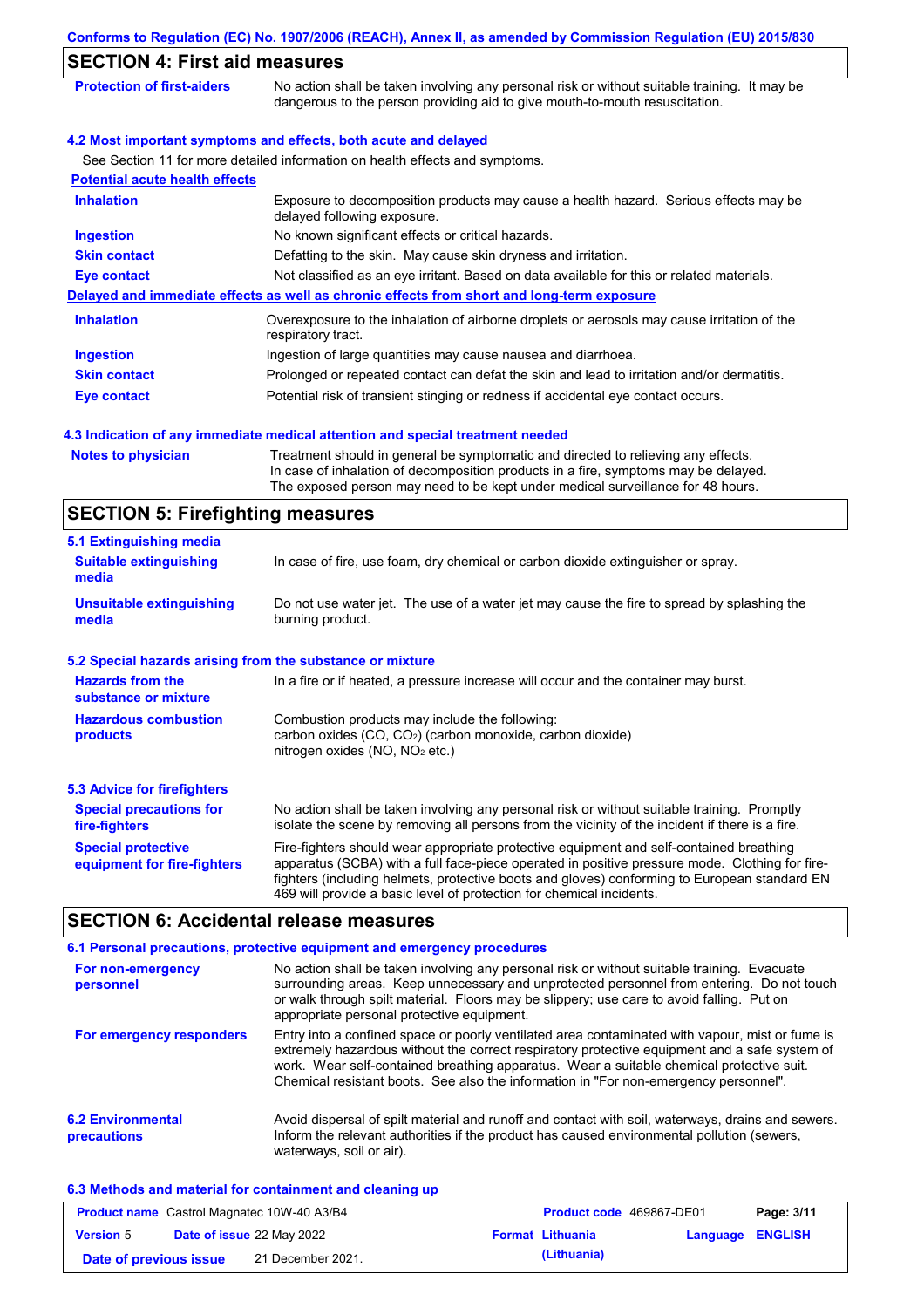### **SECTION 6: Accidental release measures**

| <b>Small spill</b>                        | Stop leak if without risk. Move containers from spill area. Absorb with an inert material and<br>place in an appropriate waste disposal container. Dispose of via a licensed waste disposal<br>contractor.                                                                                                                                                                                     |
|-------------------------------------------|------------------------------------------------------------------------------------------------------------------------------------------------------------------------------------------------------------------------------------------------------------------------------------------------------------------------------------------------------------------------------------------------|
| Large spill                               | Stop leak if without risk. Move containers from spill area. Prevent entry into sewers, water<br>courses, basements or confined areas. Contain and collect spillage with non-combustible,<br>absorbent material e.g. sand, earth, vermiculite or diatomaceous earth and place in container<br>for disposal according to local regulations. Dispose of via a licensed waste disposal contractor. |
| 6.4 Reference to other<br><b>sections</b> | See Section 1 for emergency contact information.<br>See Section 5 for firefighting measures.<br>See Section 8 for information on appropriate personal protective equipment.<br>See Section 12 for environmental precautions.<br>See Section 13 for additional waste treatment information.                                                                                                     |

## **SECTION 7: Handling and storage**

| 7.1 Precautions for safe handling                                                    |                                                                                                                                                                                                                                                                                                                                                                                                                                                                                          |
|--------------------------------------------------------------------------------------|------------------------------------------------------------------------------------------------------------------------------------------------------------------------------------------------------------------------------------------------------------------------------------------------------------------------------------------------------------------------------------------------------------------------------------------------------------------------------------------|
| <b>Protective measures</b>                                                           | Put on appropriate personal protective equipment.                                                                                                                                                                                                                                                                                                                                                                                                                                        |
| <b>Advice on general</b><br>occupational hygiene                                     | Eating, drinking and smoking should be prohibited in areas where this material is handled,<br>stored and processed. Wash thoroughly after handling. Remove contaminated clothing and<br>protective equipment before entering eating areas. See also Section 8 for additional<br>information on hygiene measures.                                                                                                                                                                         |
| <b>7.2 Conditions for safe</b><br>storage, including any<br><i>incompatibilities</i> | Store in accordance with local regulations. Store in a dry, cool and well-ventilated area, away<br>from incompatible materials (see Section 10). Keep away from heat and direct sunlight. Keep<br>container tightly closed and sealed until ready for use. Containers that have been opened must<br>be carefully resealed and kept upright to prevent leakage. Store and use only in equipment/<br>containers designed for use with this product. Do not store in unlabelled containers. |
| <b>Not suitable</b>                                                                  | Prolonged exposure to elevated temperature                                                                                                                                                                                                                                                                                                                                                                                                                                               |
| 7.3 Specific end use(s)                                                              |                                                                                                                                                                                                                                                                                                                                                                                                                                                                                          |
| <b>Recommendations</b>                                                               | See section 1.2 and Exposure scenarios in annex, if applicable.                                                                                                                                                                                                                                                                                                                                                                                                                          |

### **SECTION 8: Exposure controls/personal protection**

#### **Product/ingredient name <b>EXPOSURE EXPOSURE LIMIT VALUES Recommended monitoring procedures** If this product contains ingredients with exposure limits, personal, workplace atmosphere or biological monitoring may be required to determine the effectiveness of the ventilation or other control measures and/or the necessity to use respiratory protective equipment. Reference should be made to monitoring standards, such as the following: European Standard EN 689 (Workplace atmospheres - Guidance for the assessment of exposure by inhalation to chemical agents for comparison with limit values and measurement strategy) European Standard EN 14042 (Workplace atmospheres - Guide for the application and use of procedures for the assessment of exposure to chemical and biological agents) European Standard EN 482 (Workplace atmospheres - General requirements for the performance of procedures for the measurement of chemical agents) Reference to national guidance documents for methods for the determination of hazardous substances will also be required. No DNELs/DMELs available. **Predicted No Effect Concentration 8.1 Control parameters Derived No Effect Level** Whilst specific OELs for certain components may be shown in this section, other components may be present in any mist, vapour or dust produced. Therefore, the specific OELs may not be applicable to the product as a whole and are provided for guidance only. **Occupational exposure limits** Distillates (petroleum), hydrotreated heavy paraffinic **Lithuanian Hygiene Standard HN 23 (Lithuania).** TWA: 1 mg/m³ 8 hours. Issued/Revised: 12/2001 Form: Mist STEL: 3 mg/m<sup>3</sup> 15 minutes. Issued/Revised: 12/2001 Form: Mist Distillates (petroleum), solvent-dewaxed heavy paraffinic **Lithuanian Hygiene Standard HN 23 (Lithuania).** TWA: 1 mg/m³ 8 hours. Issued/Revised: 12/2001 Form: Mist STEL: 3 mg/m<sup>3</sup> 15 minutes. Issued/Revised: 12/2001 Form: Mist Distillates (petroleum), hydrotreated heavy paraffinic **Lithuanian Hygiene Standard HN 23 (Lithuania).** TWA: 1 mg/m³ 8 hours. Issued/Revised: 12/2001 Form: Mist STEL: 3 mg/m<sup>3</sup> 15 minutes. Issued/Revised: 12/2001 Form: Mist

| <b>Product name</b> Castrol Magnatec 10W-40 A3/B4 |  | Product code 469867-DE01         |  | Page: 4/11              |                         |  |
|---------------------------------------------------|--|----------------------------------|--|-------------------------|-------------------------|--|
| <b>Version 5</b>                                  |  | <b>Date of issue 22 May 2022</b> |  | <b>Format Lithuania</b> | <b>Language ENGLISH</b> |  |
| Date of previous issue                            |  | 21 December 2021.                |  | (Lithuania)             |                         |  |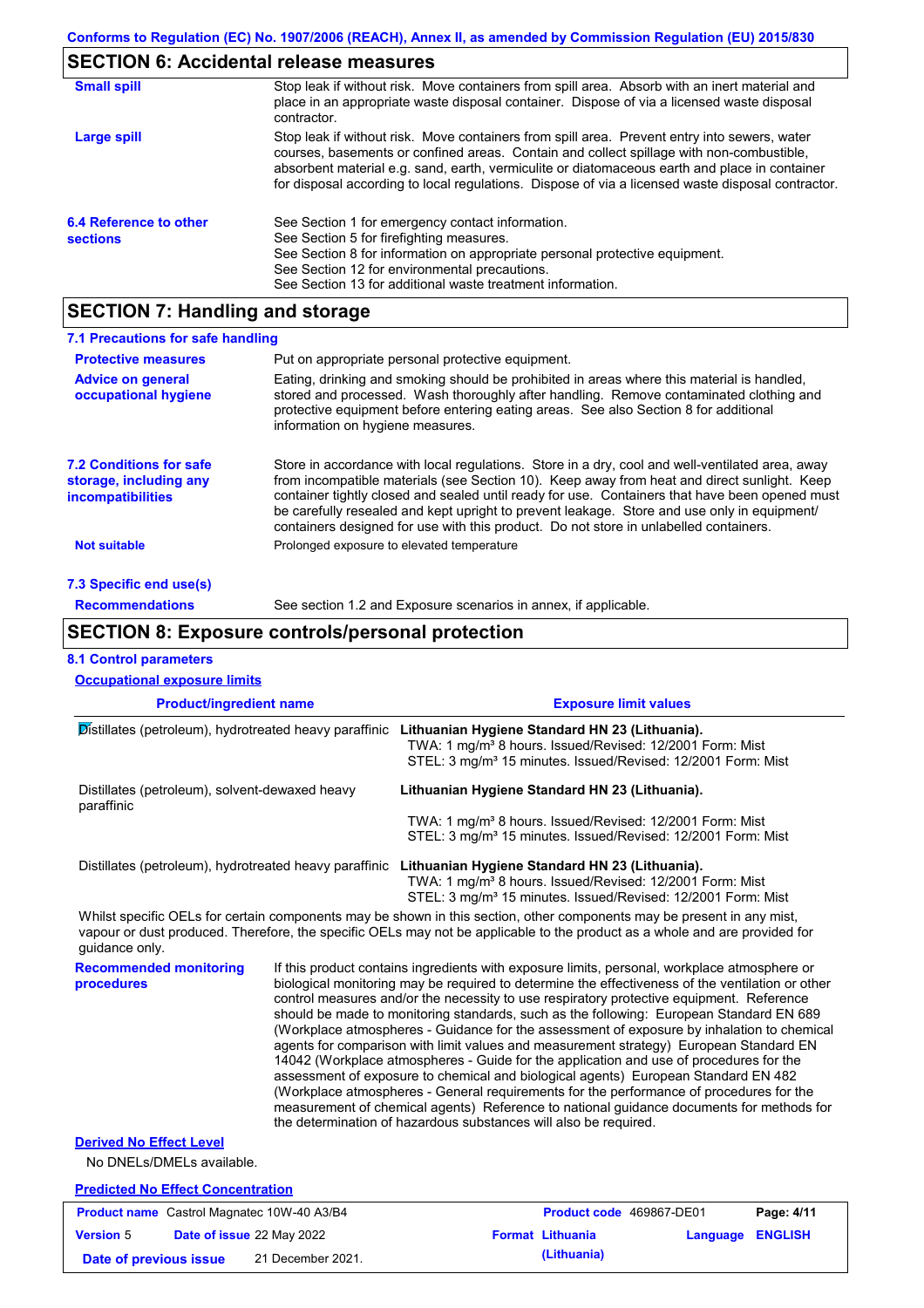# **SECTION 8: Exposure controls/personal protection**

No PNECs available

| <b>8.2 Exposure controls</b>                      |                                                                                                                                                                                                                                                                                                                                                                                                                                                                                                                                                                                                                                                                                                                                                                                                                                                                                                                                                                                                         |                          |                  |            |
|---------------------------------------------------|---------------------------------------------------------------------------------------------------------------------------------------------------------------------------------------------------------------------------------------------------------------------------------------------------------------------------------------------------------------------------------------------------------------------------------------------------------------------------------------------------------------------------------------------------------------------------------------------------------------------------------------------------------------------------------------------------------------------------------------------------------------------------------------------------------------------------------------------------------------------------------------------------------------------------------------------------------------------------------------------------------|--------------------------|------------------|------------|
| <b>Appropriate engineering</b><br><b>controls</b> | Provide exhaust ventilation or other engineering controls to keep the relevant airborne<br>concentrations below their respective occupational exposure limits.<br>All activities involving chemicals should be assessed for their risks to health, to ensure<br>exposures are adequately controlled. Personal protective equipment should only be considered<br>after other forms of control measures (e.g. engineering controls) have been suitably evaluated.<br>Personal protective equipment should conform to appropriate standards, be suitable for use, be<br>kept in good condition and properly maintained.<br>Your supplier of personal protective equipment should be consulted for advice on selection and<br>appropriate standards. For further information contact your national organisation for standards.<br>The final choice of protective equipment will depend upon a risk assessment. It is important to<br>ensure that all items of personal protective equipment are compatible. |                          |                  |            |
| <b>Individual protection measures</b>             |                                                                                                                                                                                                                                                                                                                                                                                                                                                                                                                                                                                                                                                                                                                                                                                                                                                                                                                                                                                                         |                          |                  |            |
| <b>Hygiene measures</b>                           | Wash hands, forearms and face thoroughly after handling chemical products, before eating,<br>smoking and using the lavatory and at the end of the working period. Ensure that eyewash<br>stations and safety showers are close to the workstation location.                                                                                                                                                                                                                                                                                                                                                                                                                                                                                                                                                                                                                                                                                                                                             |                          |                  |            |
| <b>Respiratory protection</b>                     | In case of insufficient ventilation, wear suitable respiratory equipment.<br>The correct choice of respiratory protection depends upon the chemicals being handled, the<br>conditions of work and use, and the condition of the respiratory equipment. Safety procedures<br>should be developed for each intended application. Respiratory protection equipment should<br>therefore be chosen in consultation with the supplier/manufacturer and with a full assessment<br>of the working conditions.                                                                                                                                                                                                                                                                                                                                                                                                                                                                                                   |                          |                  |            |
| <b>Eye/face protection</b>                        | Safety glasses with side shields.                                                                                                                                                                                                                                                                                                                                                                                                                                                                                                                                                                                                                                                                                                                                                                                                                                                                                                                                                                       |                          |                  |            |
| <b>Skin protection</b>                            |                                                                                                                                                                                                                                                                                                                                                                                                                                                                                                                                                                                                                                                                                                                                                                                                                                                                                                                                                                                                         |                          |                  |            |
| <b>Hand protection</b>                            | <b>General Information:</b>                                                                                                                                                                                                                                                                                                                                                                                                                                                                                                                                                                                                                                                                                                                                                                                                                                                                                                                                                                             |                          |                  |            |
|                                                   | Because specific work environments and material handling practices vary, safety procedures<br>should be developed for each intended application. The correct choice of protective gloves<br>depends upon the chemicals being handled, and the conditions of work and use. Most gloves<br>provide protection for only a limited time before they must be discarded and replaced (even the<br>best chemically resistant gloves will break down after repeated chemical exposures).                                                                                                                                                                                                                                                                                                                                                                                                                                                                                                                        |                          |                  |            |
|                                                   | Gloves should be chosen in consultation with the supplier / manufacturer and taking account of<br>a full assessment of the working conditions.                                                                                                                                                                                                                                                                                                                                                                                                                                                                                                                                                                                                                                                                                                                                                                                                                                                          |                          |                  |            |
|                                                   | Recommended: Nitrile gloves.<br><b>Breakthrough time:</b>                                                                                                                                                                                                                                                                                                                                                                                                                                                                                                                                                                                                                                                                                                                                                                                                                                                                                                                                               |                          |                  |            |
|                                                   | Breakthrough time data are generated by glove manufacturers under laboratory test conditions<br>and represent how long a glove can be expected to provide effective permeation resistance. It<br>is important when following breakthrough time recommendations that actual workplace<br>conditions are taken into account. Always consult with your glove supplier for up-to-date<br>technical information on breakthrough times for the recommended glove type.<br>Our recommendations on the selection of gloves are as follows:                                                                                                                                                                                                                                                                                                                                                                                                                                                                      |                          |                  |            |
|                                                   | Continuous contact:                                                                                                                                                                                                                                                                                                                                                                                                                                                                                                                                                                                                                                                                                                                                                                                                                                                                                                                                                                                     |                          |                  |            |
|                                                   | Gloves with a minimum breakthrough time of 240 minutes, or >480 minutes if suitable gloves<br>can be obtained.<br>If suitable gloves are not available to offer that level of protection, gloves with shorter<br>breakthrough times may be acceptable as long as appropriate glove maintenance and<br>replacement regimes are determined and adhered to.                                                                                                                                                                                                                                                                                                                                                                                                                                                                                                                                                                                                                                                |                          |                  |            |
|                                                   | Short-term / splash protection:                                                                                                                                                                                                                                                                                                                                                                                                                                                                                                                                                                                                                                                                                                                                                                                                                                                                                                                                                                         |                          |                  |            |
|                                                   | Recommended breakthrough times as above.<br>It is recognised that for short-term, transient exposures, gloves with shorter breakthrough times<br>may commonly be used. Therefore, appropriate maintenance and replacement regimes must<br>be determined and rigorously followed.                                                                                                                                                                                                                                                                                                                                                                                                                                                                                                                                                                                                                                                                                                                        |                          |                  |            |
|                                                   | <b>Glove Thickness:</b>                                                                                                                                                                                                                                                                                                                                                                                                                                                                                                                                                                                                                                                                                                                                                                                                                                                                                                                                                                                 |                          |                  |            |
|                                                   | For general applications, we recommend gloves with a thickness typically greater than 0.35 mm.                                                                                                                                                                                                                                                                                                                                                                                                                                                                                                                                                                                                                                                                                                                                                                                                                                                                                                          |                          |                  |            |
|                                                   | It should be emphasised that glove thickness is not necessarily a good predictor of glove<br>resistance to a specific chemical, as the permeation efficiency of the glove will be dependent<br>on the exact composition of the glove material. Therefore, glove selection should also be based                                                                                                                                                                                                                                                                                                                                                                                                                                                                                                                                                                                                                                                                                                          |                          |                  |            |
| <b>Product name</b> Castrol Magnatec 10W-40 A3/B4 |                                                                                                                                                                                                                                                                                                                                                                                                                                                                                                                                                                                                                                                                                                                                                                                                                                                                                                                                                                                                         | Product code 469867-DE01 |                  | Page: 5/11 |
| <b>Version 5</b><br>Date of issue 22 May 2022     |                                                                                                                                                                                                                                                                                                                                                                                                                                                                                                                                                                                                                                                                                                                                                                                                                                                                                                                                                                                                         | <b>Format Lithuania</b>  | Language ENGLISH |            |

**Date of previous issue (Lithuania)** 21 December 2021.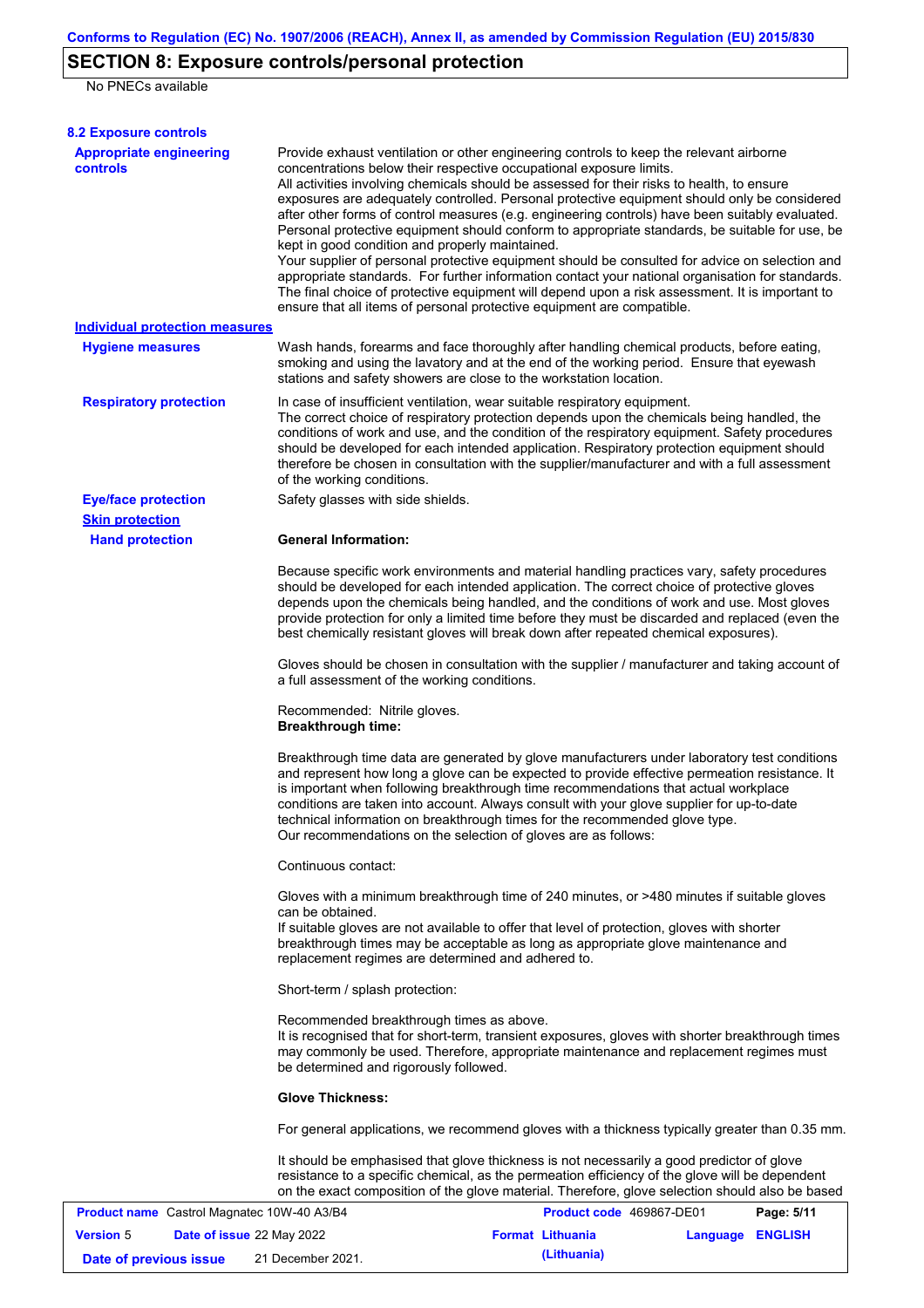# **SECTION 8: Exposure controls/personal protection**

|                                           | on consideration of the task requirements and knowledge of breakthrough times.<br>Glove thickness may also vary depending on the glove manufacturer, the glove type and the<br>glove model. Therefore, the manufacturers' technical data should always be taken into account<br>to ensure selection of the most appropriate glove for the task.                                                                                                                                                                                                                                                                                                                                       |
|-------------------------------------------|---------------------------------------------------------------------------------------------------------------------------------------------------------------------------------------------------------------------------------------------------------------------------------------------------------------------------------------------------------------------------------------------------------------------------------------------------------------------------------------------------------------------------------------------------------------------------------------------------------------------------------------------------------------------------------------|
|                                           | Note: Depending on the activity being conducted, gloves of varying thickness may be required<br>for specific tasks. For example:                                                                                                                                                                                                                                                                                                                                                                                                                                                                                                                                                      |
|                                           | • Thinner gloves (down to 0.1 mm or less) may be required where a high degree of manual<br>dexterity is needed. However, these gloves are only likely to give short duration protection and<br>would normally be just for single use applications, then disposed of.                                                                                                                                                                                                                                                                                                                                                                                                                  |
|                                           | • Thicker gloves (up to 3 mm or more) may be required where there is a mechanical (as well<br>as a chemical) risk i.e. where there is abrasion or puncture potential.                                                                                                                                                                                                                                                                                                                                                                                                                                                                                                                 |
| <b>Skin and body</b>                      | Use of protective clothing is good industrial practice.<br>Personal protective equipment for the body should be selected based on the task being<br>performed and the risks involved and should be approved by a specialist before handling this<br>product.<br>Cotton or polyester/cotton overalls will only provide protection against light superficial<br>contamination that will not soak through to the skin. Overalls should be laundered on a regular<br>basis. When the risk of skin exposure is high (e.g. when cleaning up spillages or if there is a<br>risk of splashing) then chemical resistant aprons and/or impervious chemical suits and boots<br>will be required. |
| <b>Refer to standards:</b>                | Respiratory protection: EN 529<br>Gloves: EN 420, EN 374<br>Eye protection: EN 166<br>Filtering half-mask: EN 149<br>Filtering half-mask with valve: EN 405<br>Half-mask: EN 140 plus filter<br>Full-face mask: EN 136 plus filter<br>Particulate filters: EN 143<br>Gas/combined filters: EN 14387                                                                                                                                                                                                                                                                                                                                                                                   |
| <b>Environmental exposure</b><br>controls | Emissions from ventilation or work process equipment should be checked to ensure they<br>comply with the requirements of environmental protection legislation. In some cases, fume<br>scrubbers, filters or engineering modifications to the process equipment will be necessary to<br>reduce emissions to acceptable levels.                                                                                                                                                                                                                                                                                                                                                         |

# **SECTION 9: Physical and chemical properties**

The conditions of measurement of all properties are at standard temperature and pressure unless otherwise indicated.

### **9.1 Information on basic physical and chemical properties**

| <b>Appearance</b>                                      |                                                                                       |
|--------------------------------------------------------|---------------------------------------------------------------------------------------|
| <b>Physical state</b>                                  | Liguid.                                                                               |
| <b>Colour</b>                                          | Amber.                                                                                |
| <b>Odour</b>                                           | Not available.                                                                        |
| <b>Odour threshold</b>                                 | Not available.                                                                        |
| рH                                                     | Not applicable.                                                                       |
| <b>Melting point/freezing point</b>                    | Not available.                                                                        |
| Initial boiling point and boiling<br>range             | Not available.                                                                        |
| <b>Pour point</b>                                      | -42 $^{\circ}$ C                                                                      |
| <b>Flash point</b>                                     | Closed cup: 202°C (395.6°F) [Pensky-Martens]<br>Open cup: 226°C (438.8°F) [Cleveland] |
| <b>Evaporation rate</b>                                | Not available.                                                                        |
| <b>Flammability (solid, gas)</b>                       | Not available.                                                                        |
| <b>Upper/lower flammability or</b><br>explosive limits | Not available.                                                                        |
| <b>Vapour pressure</b>                                 | Not available.                                                                        |

| <b>Product name</b> Castrol Magnatec 10W-40 A3/B4 |  |                           | <b>Product code</b> 469867-DE01 |                         | Page: 6/11              |  |
|---------------------------------------------------|--|---------------------------|---------------------------------|-------------------------|-------------------------|--|
| <b>Version 5</b>                                  |  | Date of issue 22 May 2022 |                                 | <b>Format Lithuania</b> | <b>Language ENGLISH</b> |  |
| Date of previous issue                            |  | 21 December 2021.         |                                 | (Lithuania)             |                         |  |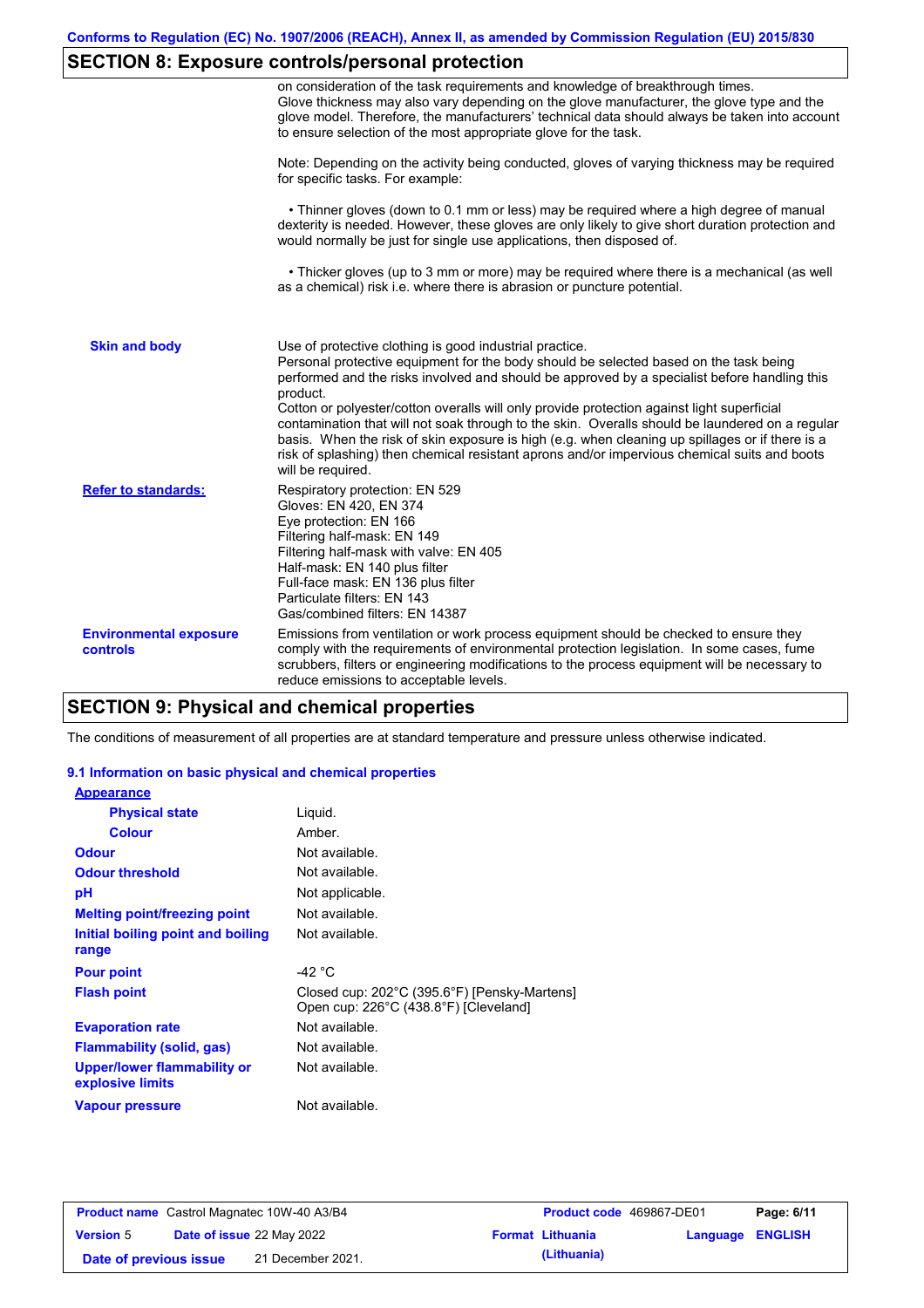## **SECTION 9: Physical and chemical properties**

|                                                   |                                                                                                                                   | Vapour Pressure at 20°C |         |                    | Vapour pressure at 50°C |                |               |
|---------------------------------------------------|-----------------------------------------------------------------------------------------------------------------------------------|-------------------------|---------|--------------------|-------------------------|----------------|---------------|
|                                                   | Ingredient name mm Hg kPa                                                                                                         |                         |         | <b>Method</b>      | mm<br>Hg                | kPa            | <b>Method</b> |
|                                                   | Distillates (petroleum),<br>hydrotreated heavy<br>paraffinic                                                                      | < 0.08                  | < 0.011 | <b>ASTM D 5191</b> |                         |                |               |
|                                                   | Distillates (petroleum),<br>solvent-dewaxed<br>heavy paraffinic                                                                   | < 0.08                  | < 0.011 | <b>ASTM D 5191</b> |                         |                |               |
|                                                   | Distillates (petroleum),<br>hydrotreated heavy<br>paraffinic                                                                      | < 0.08                  | < 0.011 | <b>ASTM D 5191</b> |                         |                |               |
|                                                   | Phosphorodithioic acid, 0<br>mixed O,O-bis<br>(1,3-dimethylbutyl and<br>iso-Pr) esters, zinc salts                                |                         | 0       | EU A.4             | $\pmb{0}$               | $\overline{0}$ | EU A.4        |
| <b>Vapour density</b>                             | Not available.                                                                                                                    |                         |         |                    |                         |                |               |
| <b>Relative density</b>                           | Not available.                                                                                                                    |                         |         |                    |                         |                |               |
| <b>Density</b>                                    | <1000 kg/m <sup>3</sup> (<1 g/cm <sup>3</sup> ) at 15 <sup>°</sup> C                                                              |                         |         |                    |                         |                |               |
| <b>Solubility(ies)</b>                            | insoluble in water.                                                                                                               |                         |         |                    |                         |                |               |
| <b>Partition coefficient: n-octanol/</b><br>water | Not applicable.                                                                                                                   |                         |         |                    |                         |                |               |
| <b>Auto-ignition temperature</b>                  | Not available.                                                                                                                    |                         |         |                    |                         |                |               |
| <b>Decomposition temperature</b>                  | Not available.                                                                                                                    |                         |         |                    |                         |                |               |
| <b>Viscosity</b>                                  | Kinematic: 101.1 mm <sup>2</sup> /s (101.1 cSt) at 40°C<br>Kinematic: 13.8 to 16.2 mm <sup>2</sup> /s (13.8 to 16.2 cSt) at 100°C |                         |         |                    |                         |                |               |
| <b>Explosive properties</b>                       | Not available.                                                                                                                    |                         |         |                    |                         |                |               |
| <b>Oxidising properties</b>                       | Not available.                                                                                                                    |                         |         |                    |                         |                |               |
| <b>Particle characteristics</b>                   |                                                                                                                                   |                         |         |                    |                         |                |               |
| <b>Median particle size</b>                       | Not applicable.                                                                                                                   |                         |         |                    |                         |                |               |
| 9.2 Other information                             |                                                                                                                                   |                         |         |                    |                         |                |               |
| No additional information.                        |                                                                                                                                   |                         |         |                    |                         |                |               |

| <b>10.1 Reactivity</b>                            | No specific test data available for this product. Refer to Conditions to avoid and Incompatible<br>materials for additional information.                                |  |  |
|---------------------------------------------------|-------------------------------------------------------------------------------------------------------------------------------------------------------------------------|--|--|
| <b>10.2 Chemical stability</b>                    | The product is stable.                                                                                                                                                  |  |  |
| <b>10.3 Possibility of</b><br>hazardous reactions | Under normal conditions of storage and use, hazardous reactions will not occur.<br>Under normal conditions of storage and use, hazardous polymerisation will not occur. |  |  |
| <b>10.4 Conditions to avoid</b>                   | Avoid all possible sources of ignition (spark or flame).                                                                                                                |  |  |
| 10.5 Incompatible materials                       | Reactive or incompatible with the following materials: oxidising materials.                                                                                             |  |  |
| <b>10.6 Hazardous</b><br>decomposition products   | Under normal conditions of storage and use, hazardous decomposition products should not be<br>produced.                                                                 |  |  |

# **SECTION 11: Toxicological information**

| 11.1 Information on toxicological effects                                                              |                                                                                                                     |                                 |          |                |
|--------------------------------------------------------------------------------------------------------|---------------------------------------------------------------------------------------------------------------------|---------------------------------|----------|----------------|
| <b>Acute toxicity estimates</b>                                                                        |                                                                                                                     |                                 |          |                |
| Not available.                                                                                         |                                                                                                                     |                                 |          |                |
| Routes of entry anticipated: Dermal, Inhalation.<br><b>Information on likely</b><br>routes of exposure |                                                                                                                     |                                 |          |                |
| <b>Potential acute health effects</b>                                                                  |                                                                                                                     |                                 |          |                |
| <b>Inhalation</b>                                                                                      | Exposure to decomposition products may cause a health hazard. Serious effects may be<br>delayed following exposure. |                                 |          |                |
| <b>Ingestion</b>                                                                                       | No known significant effects or critical hazards.                                                                   |                                 |          |                |
| <b>Product name</b> Castrol Magnatec 10W-40 A3/B4                                                      |                                                                                                                     | <b>Product code</b> 469867-DE01 |          | Page: 7/11     |
| <b>Version 5</b><br><b>Date of issue 22 May 2022</b>                                                   |                                                                                                                     | <b>Format Lithuania</b>         | Language | <b>ENGLISH</b> |
| Date of previous issue                                                                                 | 21 December 2021.                                                                                                   | (Lithuania)                     |          |                |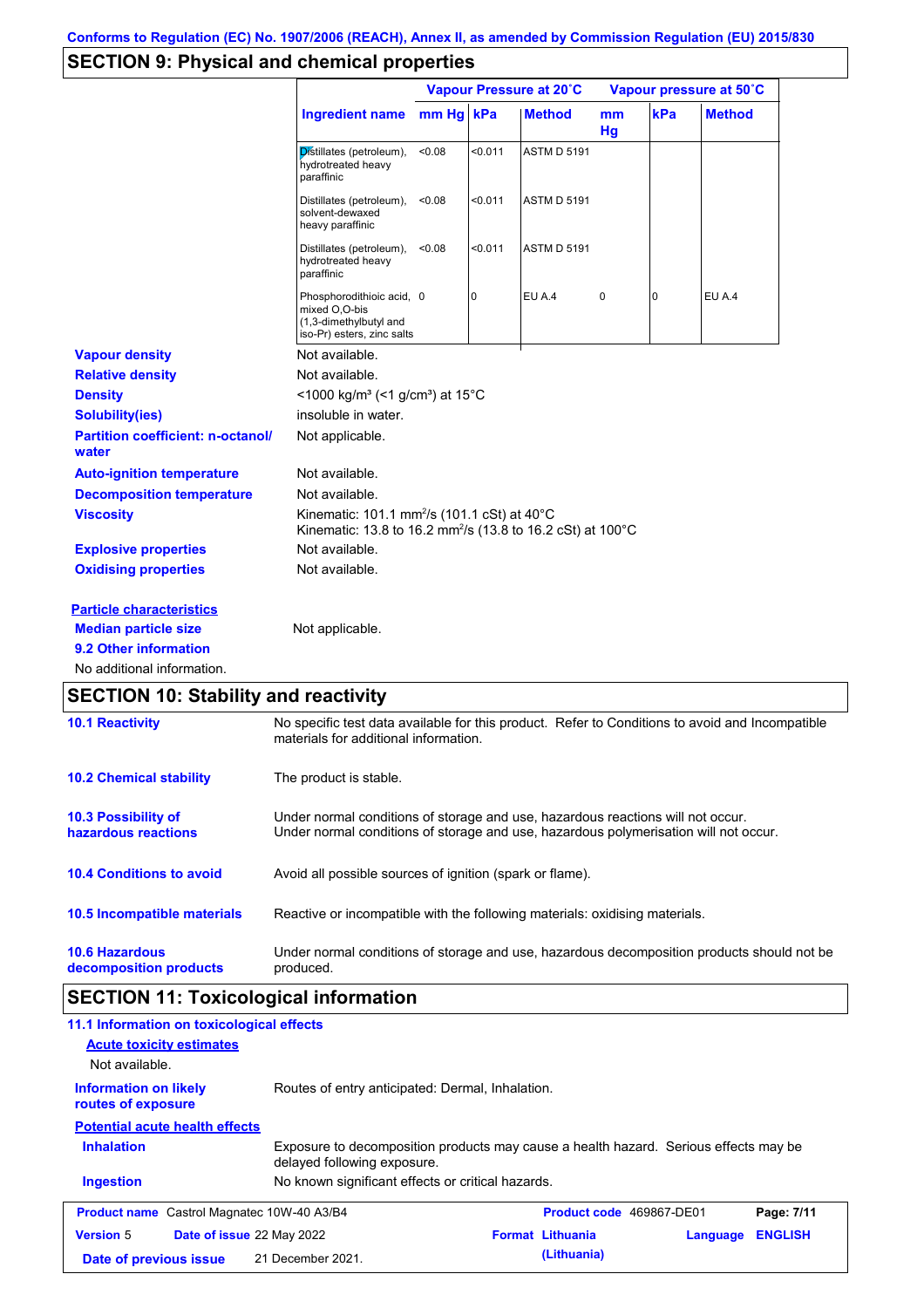## **SECTION 11: Toxicological information**

| <b>Skin contact</b>                     | Defatting to the skin. May cause skin dryness and irritation.                                                                                                                                                                                                                                                                                                                                                   |  |  |  |
|-----------------------------------------|-----------------------------------------------------------------------------------------------------------------------------------------------------------------------------------------------------------------------------------------------------------------------------------------------------------------------------------------------------------------------------------------------------------------|--|--|--|
| <b>Eye contact</b>                      | Not classified as an eye irritant. Based on data available for this or related materials.                                                                                                                                                                                                                                                                                                                       |  |  |  |
|                                         | Symptoms related to the physical, chemical and toxicological characteristics                                                                                                                                                                                                                                                                                                                                    |  |  |  |
| <b>Inhalation</b>                       | No specific data.                                                                                                                                                                                                                                                                                                                                                                                               |  |  |  |
| <b>Ingestion</b>                        | No specific data.                                                                                                                                                                                                                                                                                                                                                                                               |  |  |  |
| <b>Skin contact</b>                     | Adverse symptoms may include the following:<br>irritation<br>dryness<br>cracking                                                                                                                                                                                                                                                                                                                                |  |  |  |
| <b>Eye contact</b>                      | No specific data.                                                                                                                                                                                                                                                                                                                                                                                               |  |  |  |
|                                         | Delayed and immediate effects as well as chronic effects from short and long-term exposure                                                                                                                                                                                                                                                                                                                      |  |  |  |
| <b>Inhalation</b>                       | Overexposure to the inhalation of airborne droplets or aerosols may cause irritation of the<br>respiratory tract.                                                                                                                                                                                                                                                                                               |  |  |  |
| <b>Ingestion</b>                        | Ingestion of large quantities may cause nausea and diarrhoea.                                                                                                                                                                                                                                                                                                                                                   |  |  |  |
| <b>Skin contact</b>                     | Prolonged or repeated contact can defat the skin and lead to irritation and/or dermatitis.                                                                                                                                                                                                                                                                                                                      |  |  |  |
| <b>Eye contact</b>                      | Potential risk of transient stinging or redness if accidental eye contact occurs.                                                                                                                                                                                                                                                                                                                               |  |  |  |
| <b>Potential chronic health effects</b> |                                                                                                                                                                                                                                                                                                                                                                                                                 |  |  |  |
| <b>General</b>                          | <b>USED ENGINE OILS</b><br>Combustion products resulting from the operation of internal combustion engines contaminate<br>engine oils during use. Used engine oil may contain hazardous components which have the<br>potential to cause skin cancer. Frequent or prolonged contact with all types and makes of used<br>engine oil must therefore be avoided and a high standard of personal hygiene maintained. |  |  |  |
| <b>Carcinogenicity</b>                  | No known significant effects or critical hazards.                                                                                                                                                                                                                                                                                                                                                               |  |  |  |
| <b>Mutagenicity</b>                     | No known significant effects or critical hazards.                                                                                                                                                                                                                                                                                                                                                               |  |  |  |
| <b>Developmental effects</b>            | No known significant effects or critical hazards.                                                                                                                                                                                                                                                                                                                                                               |  |  |  |
| <b>Fertility effects</b>                | No known significant effects or critical hazards.                                                                                                                                                                                                                                                                                                                                                               |  |  |  |

# **SECTION 12: Ecological information**

```
12.1 Toxicity
```
**Environmental hazards** Not classified as dangerous

### **12.2 Persistence and degradability**

Expected to be biodegradable.

### **12.3 Bioaccumulative potential**

This product is not expected to bioaccumulate through food chains in the environment.

| <b>12.4 Mobility in soil</b>                                  |                                                                      |
|---------------------------------------------------------------|----------------------------------------------------------------------|
| <b>Soil/water partition</b><br>coefficient (K <sub>oc</sub> ) | Not available.                                                       |
| <b>Mobility</b>                                               | Spillages may penetrate the soil causing ground water contamination. |

#### **12.5 Results of PBT and vPvB assessment**

Product does not meet the criteria for PBT or vPvB according to Regulation (EC) No. 1907/2006, Annex XIII.

| 12.6 Other adverse effects<br><b>Other ecological information</b> | Spills may form a film on water surfaces causing physical damage to organisms. Oxygen<br>transfer could also be impaired.                                            |  |  |  |  |
|-------------------------------------------------------------------|----------------------------------------------------------------------------------------------------------------------------------------------------------------------|--|--|--|--|
| <b>SECTION 13: Disposal considerations</b>                        |                                                                                                                                                                      |  |  |  |  |
| 13.1 Waste treatment methods                                      |                                                                                                                                                                      |  |  |  |  |
| <b>Product</b>                                                    |                                                                                                                                                                      |  |  |  |  |
| <b>Methods of disposal</b>                                        | Where possible, arrange for product to be recycled. Dispose of via an authorised person/<br>licensed waste disposal contractor in accordance with local regulations. |  |  |  |  |
| <b>Hazardous waste</b>                                            | Yes.                                                                                                                                                                 |  |  |  |  |

### **European waste catalogue (EWC)**

|                  | <b>Waste code</b>                                 | <b>Waste designation</b>                                        |  |                          |          |                |
|------------------|---------------------------------------------------|-----------------------------------------------------------------|--|--------------------------|----------|----------------|
| 13 02 05*        |                                                   | mineral-based non-chlorinated engine, gear and lubricating oils |  |                          |          |                |
|                  | <b>Product name</b> Castrol Magnatec 10W-40 A3/B4 |                                                                 |  | Product code 469867-DE01 |          | Page: 8/11     |
| <b>Version 5</b> | Date of issue 22 May 2022                         |                                                                 |  | <b>Format Lithuania</b>  | Language | <b>ENGLISH</b> |
|                  | Date of previous issue                            | 21 December 2021.                                               |  | (Lithuania)              |          |                |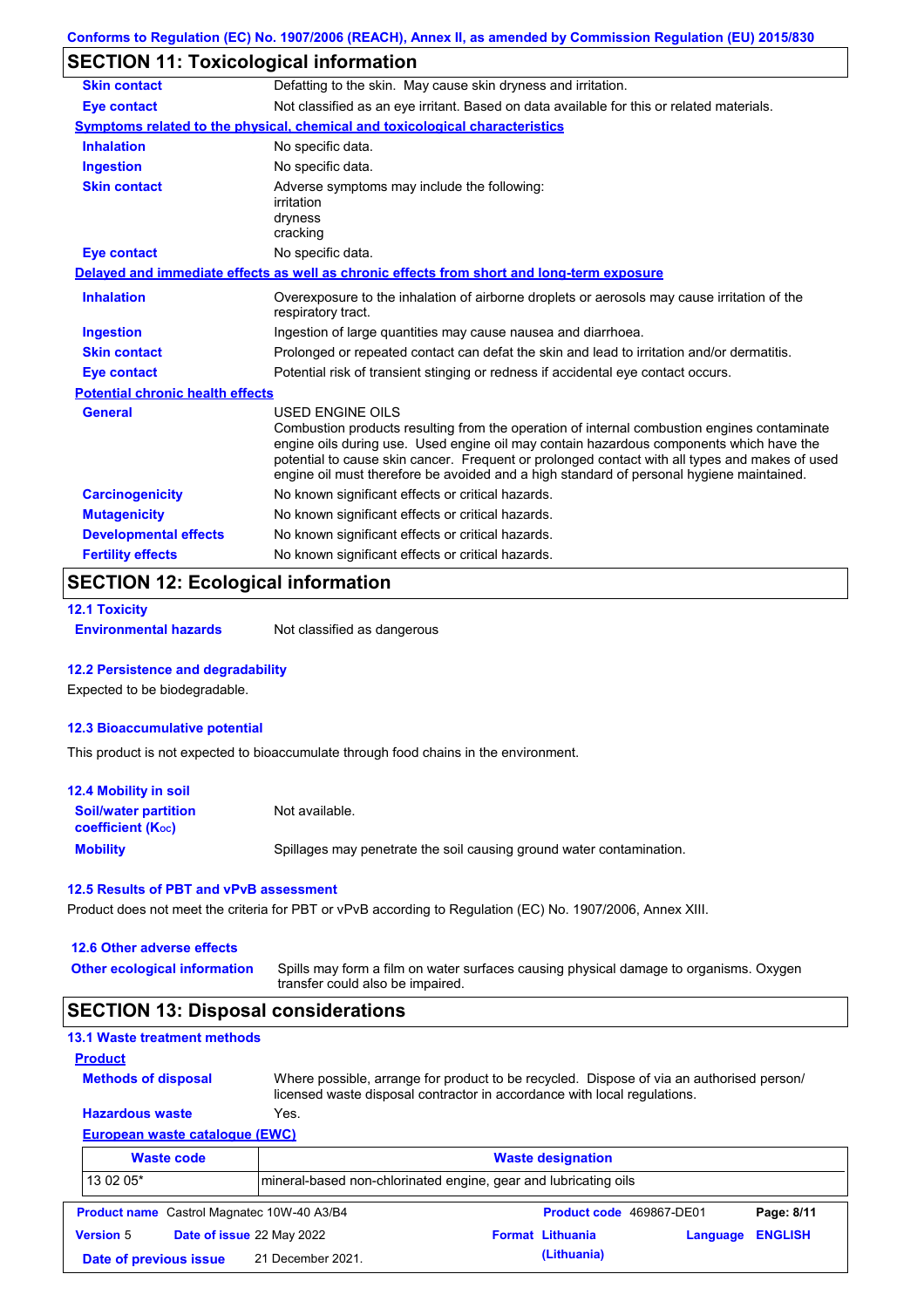## **SECTION 13: Disposal considerations**

However, deviation from the intended use and/or the presence of any potential contaminants may require an alternative waste disposal code to be assigned by the end user.

#### **Packaging**

| <b>Methods of disposal</b> | Where possible, arrange for product to be recycled. Dispose of via an authorised person/<br>licensed waste disposal contractor in accordance with local regulations.                                                                                                                                                                                                                                                                                                                            |
|----------------------------|-------------------------------------------------------------------------------------------------------------------------------------------------------------------------------------------------------------------------------------------------------------------------------------------------------------------------------------------------------------------------------------------------------------------------------------------------------------------------------------------------|
| <b>Special precautions</b> | This material and its container must be disposed of in a safe way. Care should be taken when<br>handling emptied containers that have not been cleaned or rinsed out. Empty containers or<br>liners may retain some product residues. Empty containers represent a fire hazard as they may<br>contain flammable product residues and vapour. Never weld, solder or braze empty containers.<br>Avoid dispersal of spilt material and runoff and contact with soil, waterways, drains and sewers. |
| <b>References</b>          | Commission 2014/955/EU<br>Directive 2008/98/EC                                                                                                                                                                                                                                                                                                                                                                                                                                                  |

## **SECTION 14: Transport information**

|                                           | <b>ADR/RID</b> | <b>ADN</b>     | <b>IMDG</b>    | <b>IATA</b>    |
|-------------------------------------------|----------------|----------------|----------------|----------------|
| 14.1 UN number                            | Not regulated. | Not regulated. | Not regulated. | Not regulated. |
| 14.2 UN proper<br>shipping name           |                |                | -              |                |
| <b>14.3 Transport</b><br>hazard class(es) |                |                | -              |                |
| 14.4 Packing<br>group                     |                |                | -              |                |
| 14.5<br><b>Environmental</b><br>hazards   | No.            | No.            | No.            | No.            |
| <b>Additional</b><br><b>information</b>   |                |                |                |                |

**14.6 Special precautions for user** Not available.

**14.7 Transport in bulk according to IMO instruments** Not available.

### **SECTION 15: Regulatory information**

**15.1 Safety, health and environmental regulations/legislation specific for the substance or mixture**

### **EU Regulation (EC) No. 1907/2006 (REACH)**

**Annex XIV - List of substances subject to authorisation**

#### **Annex XIV**

None of the components are listed.

**Substances of very high concern**

None of the components are listed.

### **EU Regulation (EC) No. 1907/2006 (REACH)**

**Other regulations REACH Status** The company, as identified in Section 1, sells this product in the EU in compliance with the current requirements of REACH. At least one component is not listed. **United States inventory** At least one component is not listed. **(TSCA 8b) Australia inventory (AIIC) Annex XVII - Restrictions on the manufacture, placing on the market and use of certain dangerous substances, mixtures and articles** Not applicable. **Product name** Castrol Magnatec 10W-40 A3/B4 **Product code 469867-DE01 Page: 9/11 Version** 5 **Date of issue** 22 May 2022 **Format Lithuania Language ENGLISH Date of previous issue (Lithuania)** 21 December 2021.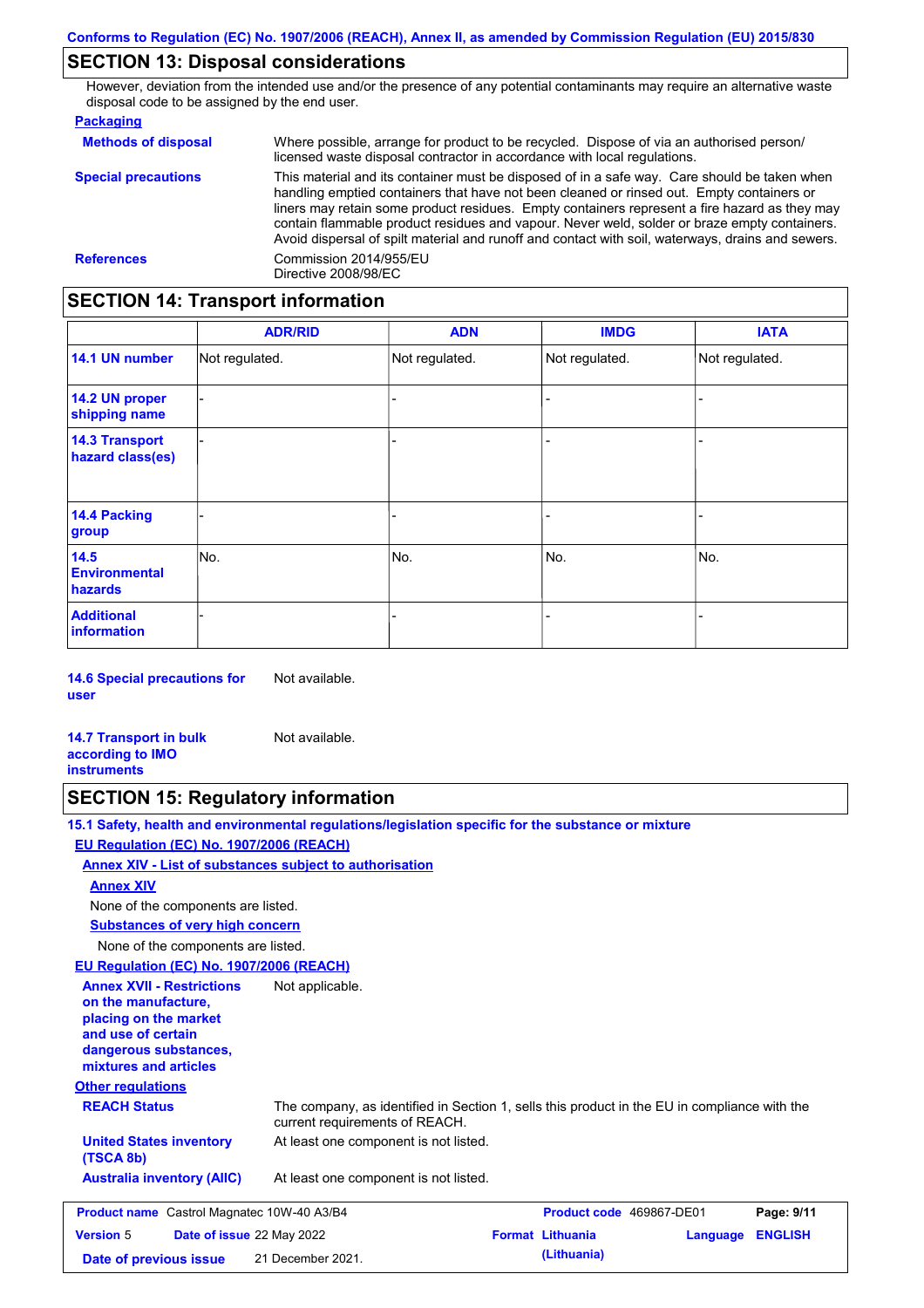# **SECTION 15: Regulatory information**

|                                                             | <b>Canada inventory</b>                                         | At least one component is not listed.  |  |  |
|-------------------------------------------------------------|-----------------------------------------------------------------|----------------------------------------|--|--|
|                                                             | <b>China inventory (IECSC)</b>                                  | At least one component is not listed.  |  |  |
|                                                             | <b>Japan inventory (CSCL)</b>                                   | At least one component is not listed.  |  |  |
|                                                             | <b>Korea inventory (KECI)</b>                                   | All components are listed or exempted. |  |  |
|                                                             | <b>Philippines inventory</b><br>(PICCS)                         | At least one component is not listed.  |  |  |
|                                                             | <b>Taiwan Chemical</b><br><b>Substances Inventory</b><br>(TCSI) | All components are listed or exempted. |  |  |
|                                                             | Ozone depleting substances (1005/2009/EU)                       |                                        |  |  |
|                                                             | Not listed.                                                     |                                        |  |  |
| Prior Informed Consent (PIC) (649/2012/EU)<br>Not listed.   |                                                                 |                                        |  |  |
| <b>Persistent Organic Pollutants</b><br>Not listed.         |                                                                 |                                        |  |  |
| <b>EU - Water framework directive - Priority substances</b> |                                                                 |                                        |  |  |
| None of the components are listed.                          |                                                                 |                                        |  |  |
| <b>Seveso Directive</b>                                     |                                                                 |                                        |  |  |
| This product is not controlled under the Seveso Directive.  |                                                                 |                                        |  |  |

| <b>15.2 Chemical safety</b> | A Chemical Safety Assessment has been carried out for one or more of the substances within  |
|-----------------------------|---------------------------------------------------------------------------------------------|
| assessment                  | this mixture. A Chemical Safety Assessment has not been carried out for the mixture itself. |

# **SECTION 16: Other information**

| <b>Abbreviations and acronyms</b>                 | ADN = European Provisions concerning the International Carriage of Dangerous Goods by                                                                                                                                                                                                                                                                                                                                                                                                                               |                          |  |                         |  |
|---------------------------------------------------|---------------------------------------------------------------------------------------------------------------------------------------------------------------------------------------------------------------------------------------------------------------------------------------------------------------------------------------------------------------------------------------------------------------------------------------------------------------------------------------------------------------------|--------------------------|--|-------------------------|--|
|                                                   | Inland Waterway<br>ADR = The European Agreement concerning the International Carriage of Dangerous Goods by                                                                                                                                                                                                                                                                                                                                                                                                         |                          |  |                         |  |
|                                                   | Road                                                                                                                                                                                                                                                                                                                                                                                                                                                                                                                |                          |  |                         |  |
|                                                   | ATE = Acute Toxicity Estimate                                                                                                                                                                                                                                                                                                                                                                                                                                                                                       |                          |  |                         |  |
|                                                   | <b>BCF</b> = Bioconcentration Factor                                                                                                                                                                                                                                                                                                                                                                                                                                                                                |                          |  |                         |  |
|                                                   | CAS = Chemical Abstracts Service                                                                                                                                                                                                                                                                                                                                                                                                                                                                                    |                          |  |                         |  |
|                                                   | CLP = Classification, Labelling and Packaging Regulation [Regulation (EC) No. 1272/2008]                                                                                                                                                                                                                                                                                                                                                                                                                            |                          |  |                         |  |
|                                                   | CSA = Chemical Safety Assessment                                                                                                                                                                                                                                                                                                                                                                                                                                                                                    |                          |  |                         |  |
|                                                   | CSR = Chemical Safety Report                                                                                                                                                                                                                                                                                                                                                                                                                                                                                        |                          |  |                         |  |
|                                                   | <b>DMEL = Derived Minimal Effect Level</b>                                                                                                                                                                                                                                                                                                                                                                                                                                                                          |                          |  |                         |  |
|                                                   | DNEL = Derived No Effect Level                                                                                                                                                                                                                                                                                                                                                                                                                                                                                      |                          |  |                         |  |
|                                                   | EINECS = European Inventory of Existing Commercial chemical Substances<br>ES = Exposure Scenario                                                                                                                                                                                                                                                                                                                                                                                                                    |                          |  |                         |  |
|                                                   | EUH statement = CLP-specific Hazard statement                                                                                                                                                                                                                                                                                                                                                                                                                                                                       |                          |  |                         |  |
|                                                   | EWC = European Waste Catalogue                                                                                                                                                                                                                                                                                                                                                                                                                                                                                      |                          |  |                         |  |
|                                                   | GHS = Globally Harmonized System of Classification and Labelling of Chemicals                                                                                                                                                                                                                                                                                                                                                                                                                                       |                          |  |                         |  |
|                                                   | IATA = International Air Transport Association                                                                                                                                                                                                                                                                                                                                                                                                                                                                      |                          |  |                         |  |
|                                                   | IBC = Intermediate Bulk Container                                                                                                                                                                                                                                                                                                                                                                                                                                                                                   |                          |  |                         |  |
|                                                   | <b>IMDG = International Maritime Dangerous Goods</b>                                                                                                                                                                                                                                                                                                                                                                                                                                                                |                          |  |                         |  |
|                                                   | LogPow = logarithm of the octanol/water partition coefficient<br>MARPOL = International Convention for the Prevention of Pollution From Ships, 1973 as<br>modified by the Protocol of 1978. ("Marpol" = marine pollution)<br>OECD = Organisation for Economic Co-operation and Development<br>PBT = Persistent, Bioaccumulative and Toxic<br>PNEC = Predicted No Effect Concentration<br>REACH = Registration, Evaluation, Authorisation and Restriction of Chemicals Regulation<br>[Regulation (EC) No. 1907/2006] |                          |  |                         |  |
|                                                   |                                                                                                                                                                                                                                                                                                                                                                                                                                                                                                                     |                          |  |                         |  |
|                                                   |                                                                                                                                                                                                                                                                                                                                                                                                                                                                                                                     |                          |  |                         |  |
|                                                   |                                                                                                                                                                                                                                                                                                                                                                                                                                                                                                                     |                          |  |                         |  |
|                                                   |                                                                                                                                                                                                                                                                                                                                                                                                                                                                                                                     |                          |  |                         |  |
|                                                   |                                                                                                                                                                                                                                                                                                                                                                                                                                                                                                                     |                          |  |                         |  |
|                                                   |                                                                                                                                                                                                                                                                                                                                                                                                                                                                                                                     |                          |  |                         |  |
|                                                   | RID = The Regulations concerning the International Carriage of Dangerous Goods by Rail<br><b>RRN = REACH Registration Number</b>                                                                                                                                                                                                                                                                                                                                                                                    |                          |  |                         |  |
|                                                   | SADT = Self-Accelerating Decomposition Temperature                                                                                                                                                                                                                                                                                                                                                                                                                                                                  |                          |  |                         |  |
|                                                   | SVHC = Substances of Very High Concern                                                                                                                                                                                                                                                                                                                                                                                                                                                                              |                          |  |                         |  |
|                                                   | STOT-RE = Specific Target Organ Toxicity - Repeated Exposure                                                                                                                                                                                                                                                                                                                                                                                                                                                        |                          |  |                         |  |
|                                                   | STOT-SE = Specific Target Organ Toxicity - Single Exposure                                                                                                                                                                                                                                                                                                                                                                                                                                                          |                          |  |                         |  |
|                                                   | TWA = Time weighted average                                                                                                                                                                                                                                                                                                                                                                                                                                                                                         |                          |  |                         |  |
|                                                   | $UN = United Nations$                                                                                                                                                                                                                                                                                                                                                                                                                                                                                               |                          |  |                         |  |
|                                                   | UVCB = Complex hydrocarbon substance                                                                                                                                                                                                                                                                                                                                                                                                                                                                                |                          |  |                         |  |
|                                                   | VOC = Volatile Organic Compound                                                                                                                                                                                                                                                                                                                                                                                                                                                                                     |                          |  |                         |  |
|                                                   | vPvB = Very Persistent and Very Bioaccumulative                                                                                                                                                                                                                                                                                                                                                                                                                                                                     |                          |  |                         |  |
| <b>Product name</b> Castrol Magnatec 10W-40 A3/B4 |                                                                                                                                                                                                                                                                                                                                                                                                                                                                                                                     | Product code 469867-DE01 |  | Page: 10/11             |  |
| <b>Version 5</b><br>Date of issue 22 May 2022     |                                                                                                                                                                                                                                                                                                                                                                                                                                                                                                                     | <b>Format Lithuania</b>  |  | <b>Language ENGLISH</b> |  |

**Date of previous issue (Lithuania)** 21 December 2021.